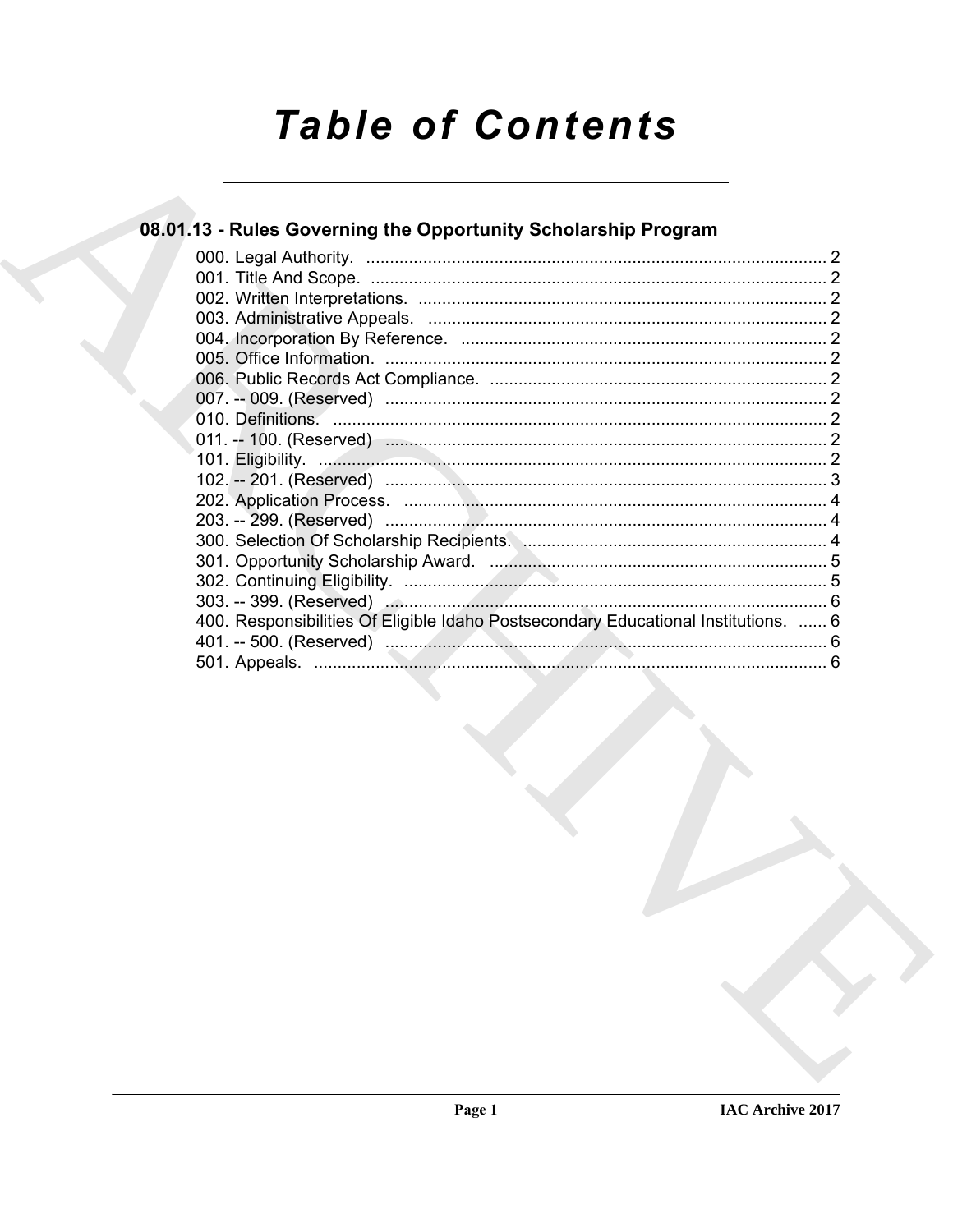#### **IDAPA 08 TITLE 01 CHAPTER 13**

#### **08.01.13 - RULES GOVERNING THE OPPORTUNITY SCHOLARSHIP PROGRAM**

#### <span id="page-1-1"></span><span id="page-1-0"></span>**000. LEGAL AUTHORITY.**

**GRAFIER 13**<br> **CRACIAL ALTIFORITY**, 1975, and 21 450). Ideas Code, the State Board of Education (Board shall points)<br> **CRACHIVE TRACK SCOPE,**<br> **CRACHIVE TRACK SCOPE,**<br> **CRACHIVE TRACK SCOPE,**<br> **CRACHIVE TRACK SCOPE**,<br> **CR** In accordance with Sections 33-105, and 33-4303, Idaho Code, the State Board of Education (Board) shall promulgate rules implementing the provisions of Title 33, Chapter 56, Idaho Code. (8-31-17) promulgate rules implementing the provisions of Title 33, Chapter 56, Idaho Code.

#### <span id="page-1-2"></span>**001. TITLE AND SCOPE.**

**01.** Title. These rules shall be cited as IDAPA 08.01.13, "Rules Governing the Opportunity (4-2-08) Scholarship Program."

**02. Scope**. These rules constitute the requirements for the Opportunity Scholarship Program. (4-2-08)

#### <span id="page-1-3"></span>**002. WRITTEN INTERPRETATIONS.**

In accordance with Section 67-5201(19)(b)(iv), Idaho Code, written interpretations, if any, of the rules of this chapter are available at the Board.  $(4-2-08)$ are available at the Board.

#### <span id="page-1-4"></span>**003. ADMINISTRATIVE APPEALS.**

Unless otherwise provided for in the rules of the Board or in the Board Governing Policies and Procedures, all administrative appeals allowed by law shall be conducted as provided herein. (4-2-08)

#### <span id="page-1-5"></span>**004. INCORPORATION BY REFERENCE.**

| There are no documents that have been incorporated by reference into these rules. |  | $(4-2-08)$ |
|-----------------------------------------------------------------------------------|--|------------|
|-----------------------------------------------------------------------------------|--|------------|

#### <span id="page-1-6"></span>**005. OFFICE INFORMATION.**

**01. Office Hours**. The offices of the Board are open from 8 a.m. to 5 p.m., except Saturday, Sunday, and legal holidays.

**02. Street Address**. The offices of the Board are located at 650 W. State Street, Boise, Idaho. (4-2-08)

- **03. Mailing Address**. The mailing address of the Board is P.O. Box 83720, Boise, Idaho 83720-0037.  $(4-2-08)$
- **04.** Telephone Number. The telephone number of the Board is (208) 334-2270. (4-2-08)
- **05. Facsimile**. The facsimile number of the Board is (208) 334-2632. (4-2-08)

**06. Electronic Address**. The electronic address of the Board of Education at ardofed.idaho.gov. (4-2-08) www.boardofed.idaho.gov.

#### <span id="page-1-7"></span>**006. PUBLIC RECORDS ACT COMPLIANCE.**

These rules are subject to the provisions of the Idaho Public Records Act, Title 74, Chapter 1, Idaho Code. (4-2-08)

#### <span id="page-1-8"></span>**007. -- 009. (RESERVED)**

#### <span id="page-1-12"></span><span id="page-1-9"></span>**010. DEFINITIONS.**

<span id="page-1-13"></span>**01. Grade Point Average (GPA)**. Means the average grade earned by a student, figured by dividing the grade points earned by the number of credits attempted.  $(3-20-14)$ 

#### <span id="page-1-10"></span>**011. -- 100. (RESERVED)**

#### <span id="page-1-14"></span><span id="page-1-11"></span>**101. ELIGIBILITY.**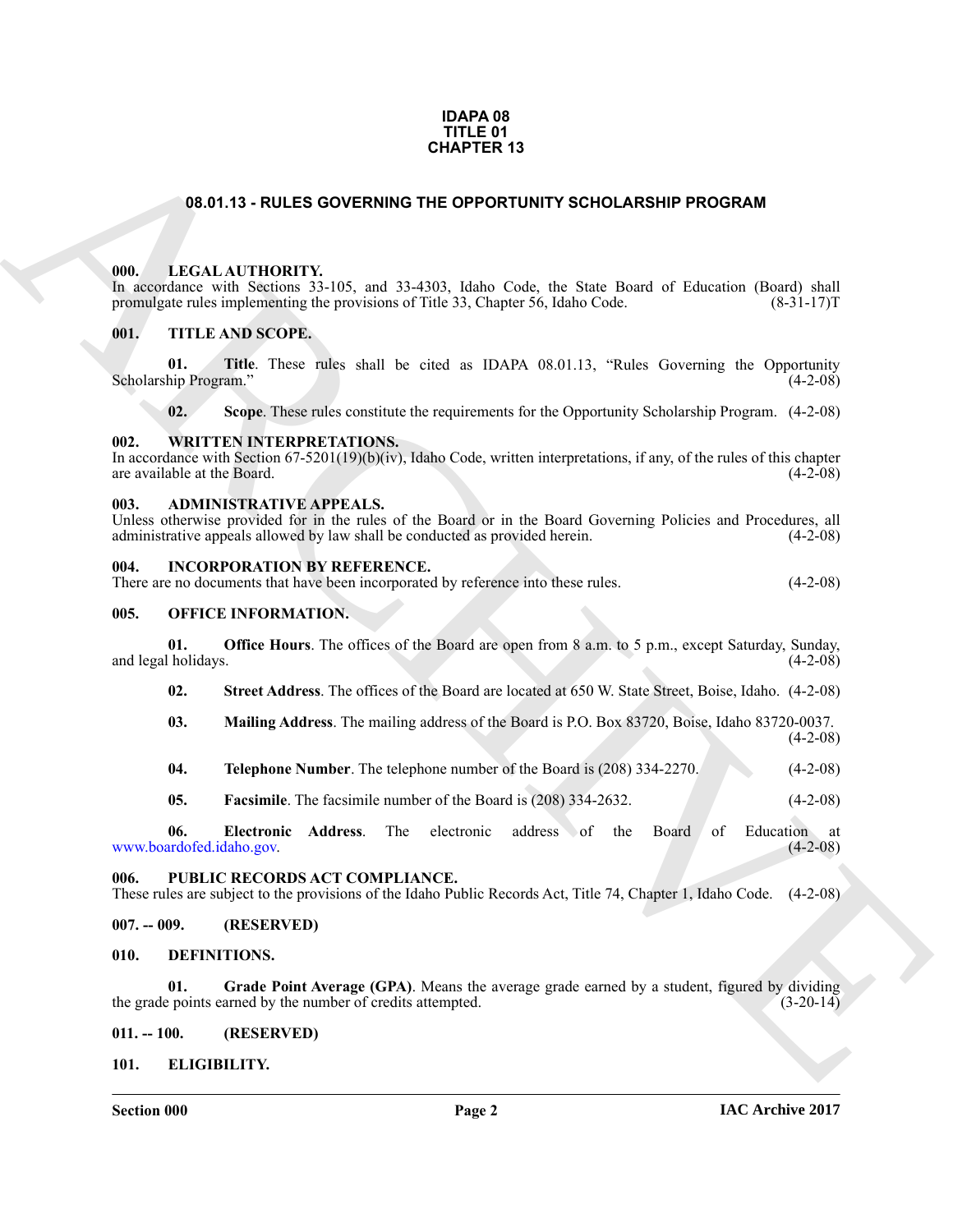#### *IDAHO ADMINISTRATIVE CODE IDAPA 08.01.13 - Rules Governing the State Board of Education Opportunity Scholarship Program*

<span id="page-2-4"></span>Applicants must meet all of the eligibility requirements to be considered for the scholarship award. (8-31-17)T

Since Board of Education<br>
Application (4) Consider the systems of the systems of the systems of the systems of the systems of the systems of the systems of the systems of the systems of the systems of the systems of the s **01. Undergraduate Student**. An eligible student must be pursuing their first undergraduate certificate or degree. A student may have received multiple certificates or degrees as part of the natural progression towards a recognized baccalaureate degree program. A student who is enrolled in a graduate program, but who has not yet earned a baccalaureate degree, is not eligible for an opportunity scholarship. A student enrolled in an undergraduate program is eligible for consideration for an opportunity scholarship, even if some of the student's courses are at the graduate level. (3-20-14)

<span id="page-2-1"></span>**02. Academic Eligibility**. To be eligible for an opportunity scholarship, an applicant must meet minimum academic eligibility criteria, as follows:

**a.** A student who has not yet graduated from secondary school or its equivalent in the state of Idaho must have an un-weighted minimum cumulative grade point of average of three point zero (3.0) or better on a scale of four point zero (4.0) to be eligible to apply for an opportunity scholarship. Cumulative grade point averages of more than one (1) decimal place shall be rounded to one (1) place. Home schooled students must provide a transcript of subjects taught and grades received signed by the parent or guardian of the student; or  $(8-31-17)T$ subjects taught and grades received signed by the parent or guardian of the student; or

**b.** A student who has obtained a general equivalency diploma must have taken the ACT assessment and received a minimum composite score of twenty (20) or better, or the equivalent SAT assessment and received a one thousand ten  $(1,010)$  or better, to be academically eligible to apply for an opportunity scholarship; or  $(8-31-17)$ T

**c.** A student currently enrolled in an eligible Idaho postsecondary educational institution must have a minimum cumulative grade point average of three point zero (3.0) or better on a scale of four point zero (4.0) at such institution in order to be academically eligible to apply for an opportunity scholarship. Cumulative grade point averages of more than one (1) decimal place shall be rounded to one (1) place. averages of more than one  $(1)$  decimal place shall be rounded to one  $(1)$  place.

<span id="page-2-3"></span>**03. Financial Eligibility**. Applicants for the opportunity scholarship are selected as recipients, in part, based on of demonstrated financial need. The tool used to determine financial need is the Free Application for Federal Student Aid (FAFSA), used by the United States Department of Education. The financial need of an applicant for an opportunity scholarship will be based upon the verified expected family contribution, as identified by the FAFSA Student Aid report. The Student Aid report used to calculate financial need will be the report generated on the March 1 application deadline. (8-31-17) T

#### <span id="page-2-2"></span>**04. Additional Eligibility Requirements**. (4-2-08)

**a.** A student must not be in default on a student educational loan, or owe a repayment on a federal grant, and must be in good financial standing with the opportunity scholarship program. (3-20-14)

**b.** If a student has attempted or completed more than one hundred (100) postsecondary academic credits, then such student must identify his or her major, the required number of credits necessary for graduation in such major, and shall submit an academic transcript that contains all courses taken and all postsecondary academic credit received to the Board office. A student shall not be eligible for an opportunity scholarship if: (3-20-14)

i. The student is not meeting satisfactory academic progress at the eligible Idaho postsecondary educational institution the student is attending at the time he or she applies for an opportunity scholarship; (4-2-08)

ii. The student has completed more than one hundred fifty percent (150%) of the courses and c credit necessary to graduate in such major; or (4-2-08) academic credit necessary to graduate in such major; or

iii. Upon review of the student's academic transcript(s), the student cannot complete their degree/ certificate in the major they have identified within two (2) semesters based on normal academic course load unless a determination by the executive director or designee has been made that there are extenuating circumstances and the student has a plan approved by the executive director or designee outlining the courses that will be taken and the completion date of the degree or certificate. completion date of the degree or certificate.

#### <span id="page-2-0"></span>**102. -- 201. (RESERVED)**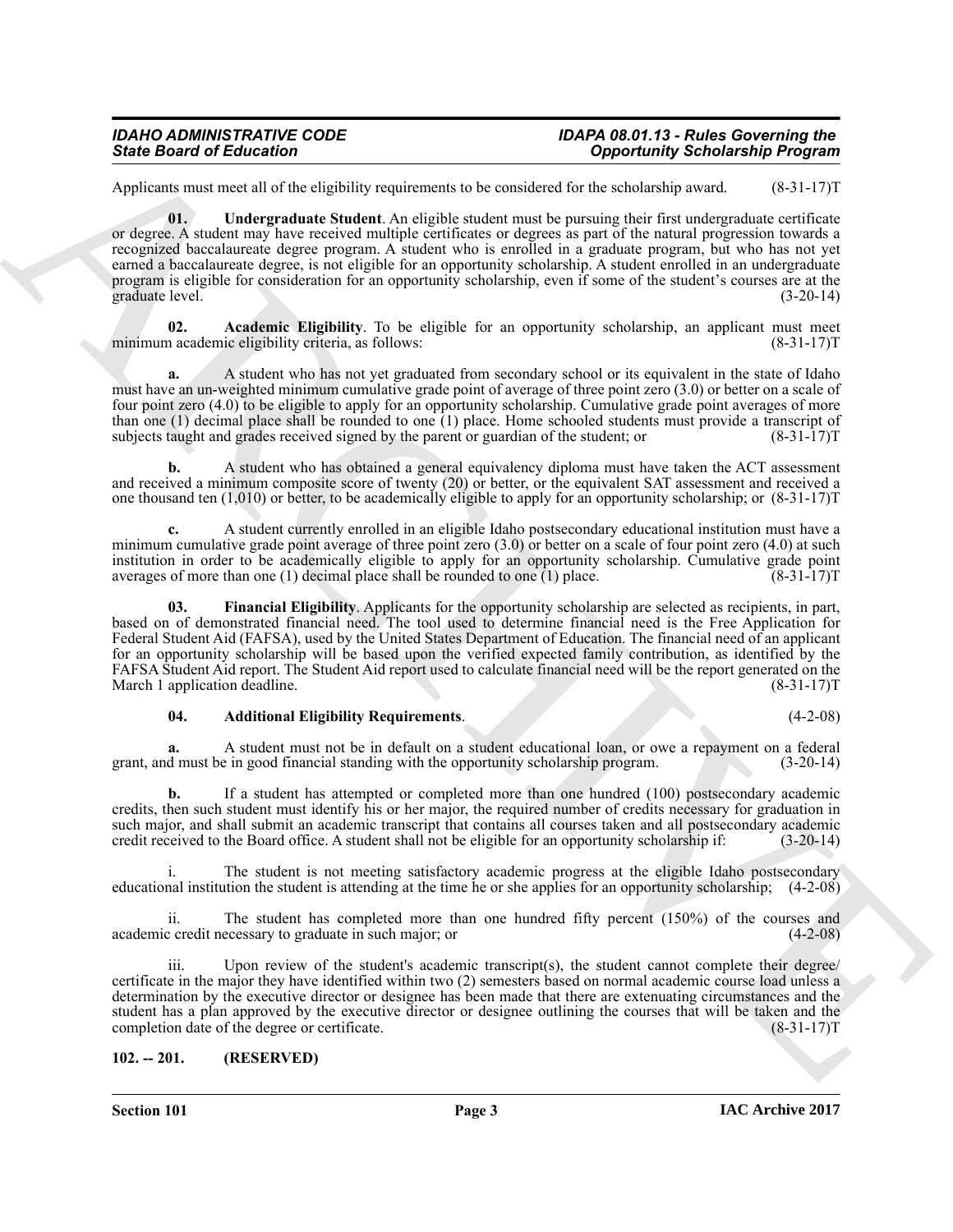#### <span id="page-3-3"></span><span id="page-3-0"></span>**202. APPLICATION PROCESS.**

<span id="page-3-6"></span><span id="page-3-4"></span>**01. Initial Applications**. An eligible student must complete and submit the opportunity scholarship program application to the Board electronically on or before the date specified in the application, but not later than March 1. An applicant without electronic capabilities may submit an application on the form established by the Board through the United States Postal Service, which must be postmarked not later than March 1. All applicants must<br>complete and submit the FAFSA on or prior to March 1. complete and submit the FAFSA on or prior to March 1.

Sinte Board of Entrancement of Comparison and the state of the state of the state of the state of the state of the state of the state of the state of the state of the state of the state of the state of the state of the st **02. Announcement of Award**. Announcement of the award of initial scholarships will be made no later than June 1 of each year, with awards to be effective at the beginning of the first full term following July 1 of that year. Announcements must clearly state the award is part of the state's scholarship program and is funded through state appropriated funds. Additional award announcement may be made after this date based on the availability of funds and the acceptance rate of the initial awards. (3-9-16)

<span id="page-3-5"></span>**03. Communication with State Officials**. Applicants must respond by the date specified to any communication from officials of the opportunity scholarship program. Failure to respond within the time period specified will result in cancellation of the application or forfeiture of the scholarship unless extenuating circumstances are involved and approved by the executive director or designee.  $(8-31-17)T$ 

#### <span id="page-3-1"></span>**203. -- 299. (RESERVED)**

#### <span id="page-3-7"></span><span id="page-3-2"></span>**300. SELECTION OF SCHOLARSHIP RECIPIENTS.**

<span id="page-3-9"></span>**01. Selection Process**. Scholarship awards will be based on the availability of scholarship program funds. Opportunity scholarships will be awarded to applicants, based on ranking and priority, in accordance with the following criteria: (8-31-17)T (8-31-17)T

Eligible students shall be selected based on ranking criteria that assigns seventy percent (70%) to financial eligibility, and thirty percent (30%) to academic eligibility. In the event that this weighted score results in a tie, an eligible student who submitted his application to the Board earliest in time will be assigned a higher rank.  $(8-31-17)T$ 

**b.** Notwithstanding Subsection 300.01.a. of these rules, the priority for the selection of recipients of opportunity scholarship awards shall be to scholarship recipients who received an opportunity scholarship award during the previous fiscal year, and have met all of the continuing eligibility requirements provided in these rules.

 $(8-31-17)T$ 

#### <span id="page-3-8"></span>**02. Monetary Value of the Opportunity Scholarship**. (4-2-08)

**a.** The Board will establish annually the educational costs for attending an eligible Idaho postsecondary educational institution for purposes of the opportunity scholarship program. (8-31-17)T

**b.** The monetary value of the opportunity scholarship award to a student shall be based on the educational costs for attending an eligible Idaho postsecondary educational institution, less the following: (4-2-08)

i. The amount of the assigned student responsibility, established by the Board annually; (4-2-08)

ii. The amount of federal grant aid, as identified by the Student Aid Report (SAR) that is known at the time of award determination;

iii. The amount of other financial aid awarded the student, from private or other sources that is known at the time of award determination. (3-20-14)

**c.** The amount of an opportunity scholarship award to an individual student shall not exceed the educational cost established by the Board annually, and shall not exceed the actual cost of tuition and fees at an Idaho public postsecondary educational institution, or if the student attends or will attend an Idaho private postsecondary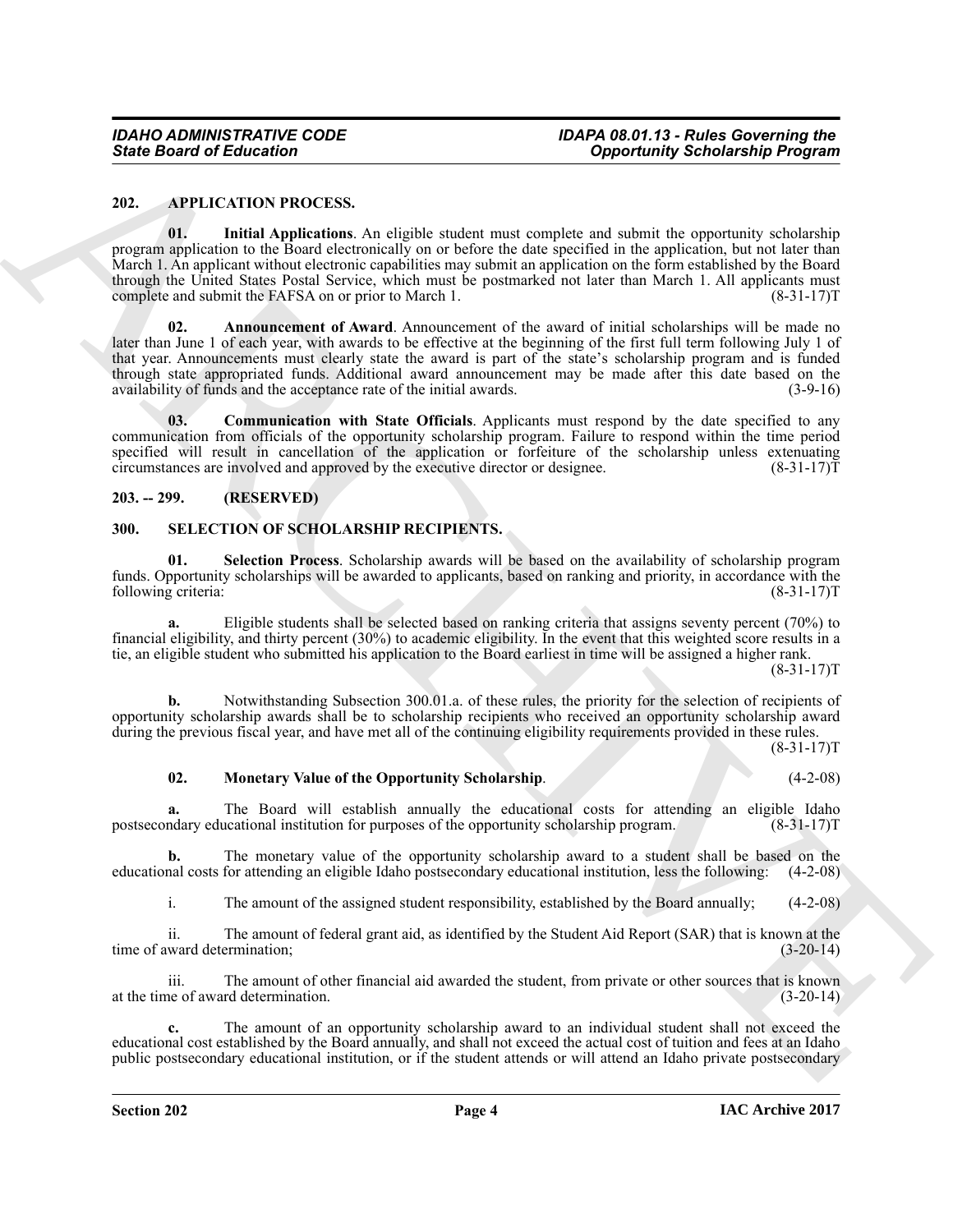educational institution, the average tuition at Idaho's public four (4) year postsecondary educational institutions.  $(8-31-17)T$ 

#### <span id="page-4-8"></span><span id="page-4-0"></span>**301. OPPORTUNITY SCHOLARSHIP AWARD.**

<span id="page-4-11"></span>**01. Payment**. Payment of opportunity scholarship awards will be made in the name of the recipient and will be sent to a designated official at the eligible Idaho postsecondary educational institution in which the recipient is enrolled. The official must transmit the payment to the recipient within a reasonable time following receipt of the payment. (4-2-08)

<span id="page-4-9"></span>**02. Duration**. Scholarships will be awarded on an annual basis and payments will correspond to academic terms, semesters, quarters, or equivalent units. In no instance will the entire amount of a scholarship be paid in advance to, or on behalf of, a scholarship recipient. The scholarship may cover up to four (4) educational years, or eight (8) semesters or equivalent for attendance at an eligible Idaho postsecondary educational institution. Awards are contingent on annual appropriations by the legislature and continued eligibility of the student. (8-31-17)T

<span id="page-4-10"></span>**03. Eligibility**. If a student receives an opportunity scholarship payment and it is later determined that the student did not meet all of the Opportunity Scholarship Program eligibility requirements, then the student is considered in overpayment status, and must return program funds in accordance with the eligible Idaho postsecondary educational institution's refund policy. (4-2-08) (4-2-08)

#### <span id="page-4-2"></span><span id="page-4-1"></span>**302. CONTINUING ELIGIBILITY.**

To remain eligible for renewal of an opportunity scholarship, the recipient must comply with all of the provisions of the Opportunity Scholarship Program and these rules: (8-31-17) (8-31-17) (8-31-17) T

<span id="page-4-6"></span>**01. Renewal Application**. A scholarship recipient must complete and submit a renewal application in order to be considered for a continuing scholarship for each succeeding year and update and submit the FAFSA on or<br>(3-20-14) prior to March 1.

<span id="page-4-3"></span>**02. Credit Hours**. To remain eligible for renewal of an opportunity scholarship, the scholarship recipient attending a four (4) year eligible postsecondary institution must have completed a minimum of twenty-four (24) credit hours or its equivalent each academic year that the student received an opportunity scholarship award. A scholarship recipient attending a two (2) year eligible postsecondary institution must have completed a minimum of eighteen (18) credit hours or its equivalent each academic year that the student received an opportunity scholarship award. (3-9-16) award.  $(3-9-16)$ 

<span id="page-4-7"></span>**03. Satisfactory Academic Progress**. To remain eligible for renewal of an opportunity scholarship, the scholarship recipient must have maintained a minimum cumulative grade point average of three point zero (3.0) on a scale of four point zero (4.0) during the time that the recipient received an opportunity scholarship award, and must be maintaining satisfactory academic progress, consistent within federal financial aid regulations as implemented at the eligible Idaho postsecondary educational institution at which the scholarship recipient was enrolled. (8-31-17)T

<span id="page-4-5"></span><span id="page-4-4"></span>**04. Maximum Duration of Scholarship Award**. The award of an opportunity scholarship shall not ne equivalent of eight (8) semesters or the equivalent of four (4) academic years. (3-20-14) exceed the equivalent of eight  $(8)$  semesters or the equivalent of four  $(4)$  academic years.

Since Board of Ecliptorion Conservation at black y robe control (specifically Scholarship Program)<br>
ARCHIVENT SCHOLARSHIP ANAIDA<br>
SHE CONSERVATION CONSERVATION (See From the Conservation Conservation Conservation Conserva **05. Eligibility Following Interruption of Continuous Enrollment**. A scholarship recipient whose continuous enrollment is interrupted for more than four (4) months but less than two (2) years for any reason but who intends to re-enroll in an eligible Idaho postsecondary educational institution must file a letter of intent to withdraw no later than sixty (60) days prior to the first day of the academic term of the discontinued attendance to the Office of the State Board of Education. Failure to do so may result in forfeiture of the scholarship. The Board's Executive Director or designee will review each request for interruption and notify the individual of approval or denial of the request. In addition, the individual must file a statement with the Board declaring his intent to re-enroll as a full-time undergraduate student in an academic or career technical program in an eligible Idaho postsecondary educational institution for the succeeding academic year no later than thirty (30) days prior to the first day of the academic term in which the individual intends to re-enroll within two (2) years of the approval of the request to withdraw. Failure to do so will result in forfeiture of the scholarship unless an extension has been granted. An extension of interruption of continuous enrollment period may be granted for eligible students due to military service in the United States armed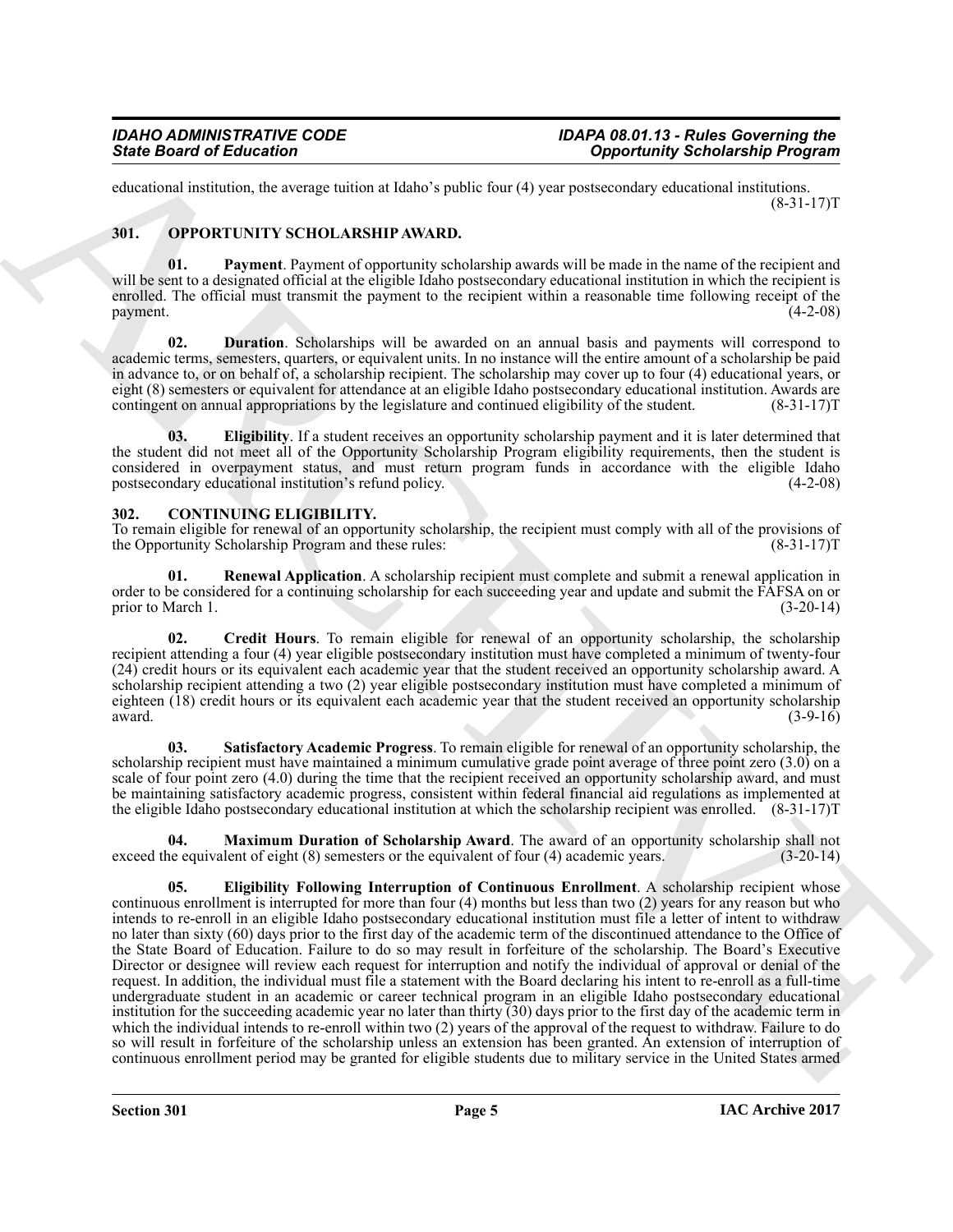forces, medical circumstances, or other circumstances approved by the executive director. All requests for extension must be made sixty (60) days prior to the start of the succeeding academic year. (8-31-17) must be made sixty  $(60)$  days prior to the start of the succeeding academic year.

#### <span id="page-5-0"></span>**303. -- 399. (RESERVED)**

#### <span id="page-5-8"></span><span id="page-5-1"></span>**400. RESPONSIBILITIES OF ELIGIBLE IDAHO POSTSECONDARY EDUCATIONAL INSTITUTIONS.**

<span id="page-5-10"></span>**01. Statements of Continuing Eligibility**. An eligible Idaho postsecondary educational institution participating in this Opportunity Scholarship Program must submit statements of continuing student eligibility to the Board by the 30th day after the end of each academic year. Such statements must include verification that the scholarship recipient is still enrolled, attending full time, maintaining satisfactory academic progress, and has not exceeded the award eligibility terms. exceeded the award eligibility terms.

<span id="page-5-9"></span>**02.** Other Requirements. An eligible Idaho postsecondary educational institution must: (4-2-08)

**a.** Be eligible to participate in Federal Title IV financial aid programs, and must supply documentation to the Board verifying this eligibility, and prompt notification regarding any changes in this status;

 $(4-2-08)$ 

**b.** Have the necessary administrative computing capability to administer the Opportunity Scholarship on its campus, and electronically report student data records to the Board; (4-2-08) Program on its campus, and electronically report student data records to the Board;

**c.** Provide data on student enrollment and federal, state, and private financial aid for students to the Board, and (4-2-08) Board, and (4-2-08)

**d.** Agree to permit periodic Opportunity Scholarship Program audits to verify compliance with Idaho law and these rules related to the program. (4-2-08)

#### <span id="page-5-2"></span>**401. -- 500. (RESERVED)**

#### <span id="page-5-4"></span><span id="page-5-3"></span>**501. APPEALS.**

Since **One of Editorion of Control interaction** (Control interaction) and the constraints of columning the state of the state of the state of the state of the state of the state of the state of the state of the state of t An opportunity scholarship applicant or recipient adversely affected by a decision made under provisions of these rules may file a written appeal of the decision within thirty (30) days following notice of the decision, and the written statement must include the basis for the appeal. Decisions based on specific requirements established in Idaho Code or these rules may not be appealed. The appeal must be submitted to the executive director of the Board. The office of the board shall acknowledge receipt of the appeal within seven (7) days. The executive director of the Board may or may not agree to review the action, or may appoint a subcommittee of three (3) persons to hear the appeal, including at least one (1) financial aid administrator at an eligible postsecondary educational institution in Idaho.  $(8-31-17)\bar{T}$ 

<span id="page-5-7"></span>**01. Transmittal to Subcommittee**. If the appeal is transmitted to the subcommittee, the subcommittee will review the appeal and submit a written recommendation to the executive director of the Board within fifteen (15) days from the time the subcommittee receives the appeal document. The opportunity scholarship applicant or recipient initiating the appeal will be notified by the chairperson of the subcommittee of the time and place when the subcommittee will consider the appeal and will be allowed to appear before the subcommittee to discuss the appeal.

 $(3-20-14)$ 

<span id="page-5-6"></span>**02. Subcommittee Recommendations**. Following the subcommittee's decision, the executive director of the Board will present the subcommittee's recommendation to the full Board at the next regularly scheduled meeting of the Board. The opportunity scholarship applicant or recipient initiating the appeal may, at the discretion of the executive director of the Board, be permitted to make a presentation to the Board. (3-20-14)

<span id="page-5-5"></span>**03. Board Decision**. The decision of the Board is final, binding, and ends all administrative remedies, unless otherwise specifically provided by the Board. The Board will inform the opportunity scholarship applicant or recipient in writing of the decision of the Board. recipient in writing of the decision of the Board.